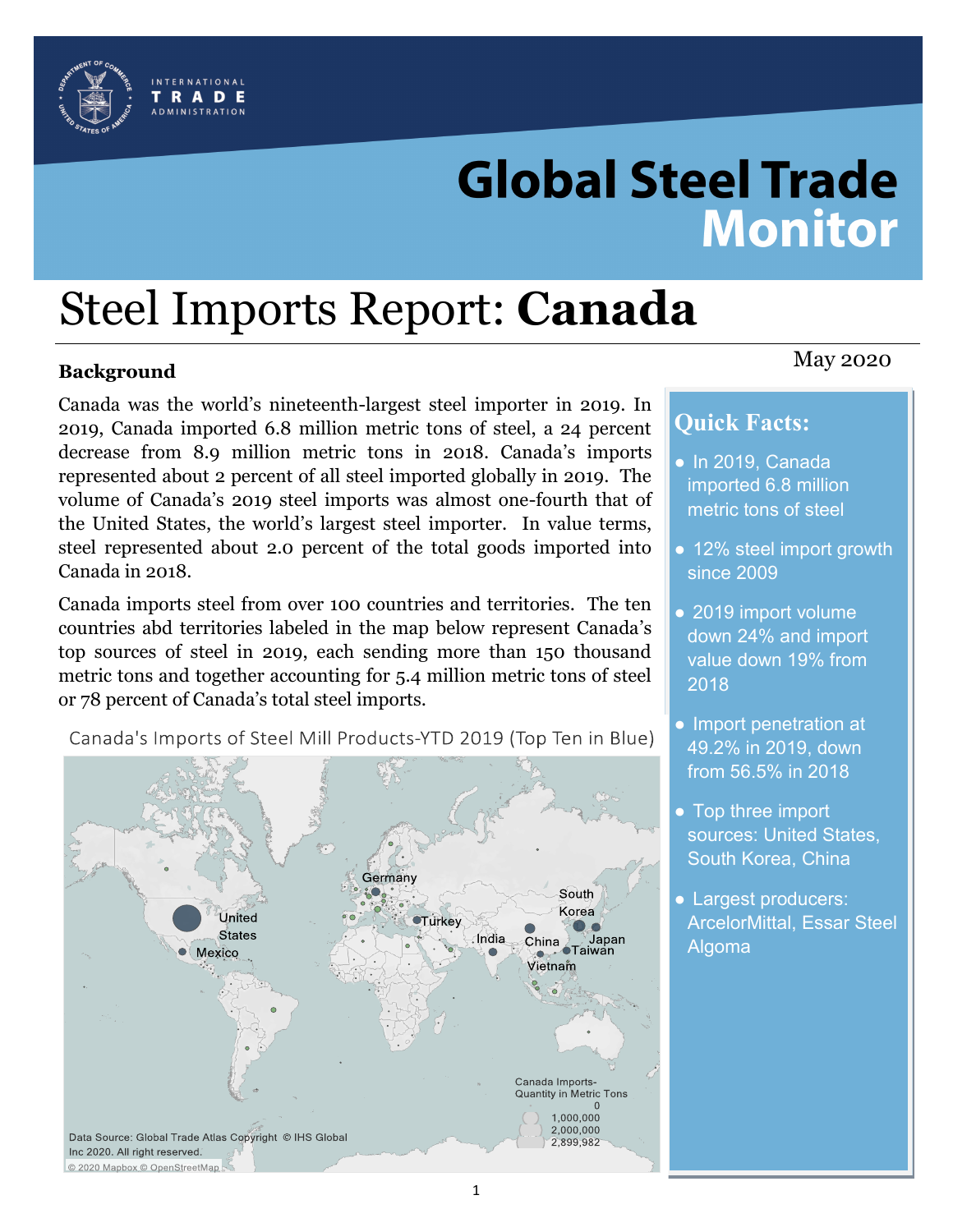# Steel Imports Report: **Canada**

#### **Steel Trade Balance**

With the exception of three quarters, Canada has maintained a moderate  $_{10.0}$ trade deficit in steel products since 2005. Rising exports in the first half of 2008 and a spike in exports in Q4 2012 caused the deficit to briefly become a surplus. Since their recent low point in 2009, imports grew 12 percent by 2019, while exports grew 14 percent. In 2019, Canada's steel trade deficit amounted to 1.1 million metric tons, a 56 percent decrease from 2.4 million metric tons in 2018.



#### **Import Volume, Value, and Product**

Since 2016, the volume of Canada's imports of steel mill products have trended modestly upwards. In 2019, Canada imported 6.8 million metric tons, a 24% decrease from 8.9 million metric tons in 2018. In value terms, Canada's 2019 imports decreased by 19 percent to \$8.1 billion from \$10 billion in 2018.

Flat products accounted for 39 percent of Canada's steel imports in 2019  $-$  a total of 2.6 million metric tons. Long products accounted for 33 percent of imports (2.3 million metric tons), followed by pipe and tube products at 21 percent (1.4 million metric tons), stainless products at 5 percent (321 thousand metric tons), and semi-finished products at 3 percent (189 thousand metric tons).

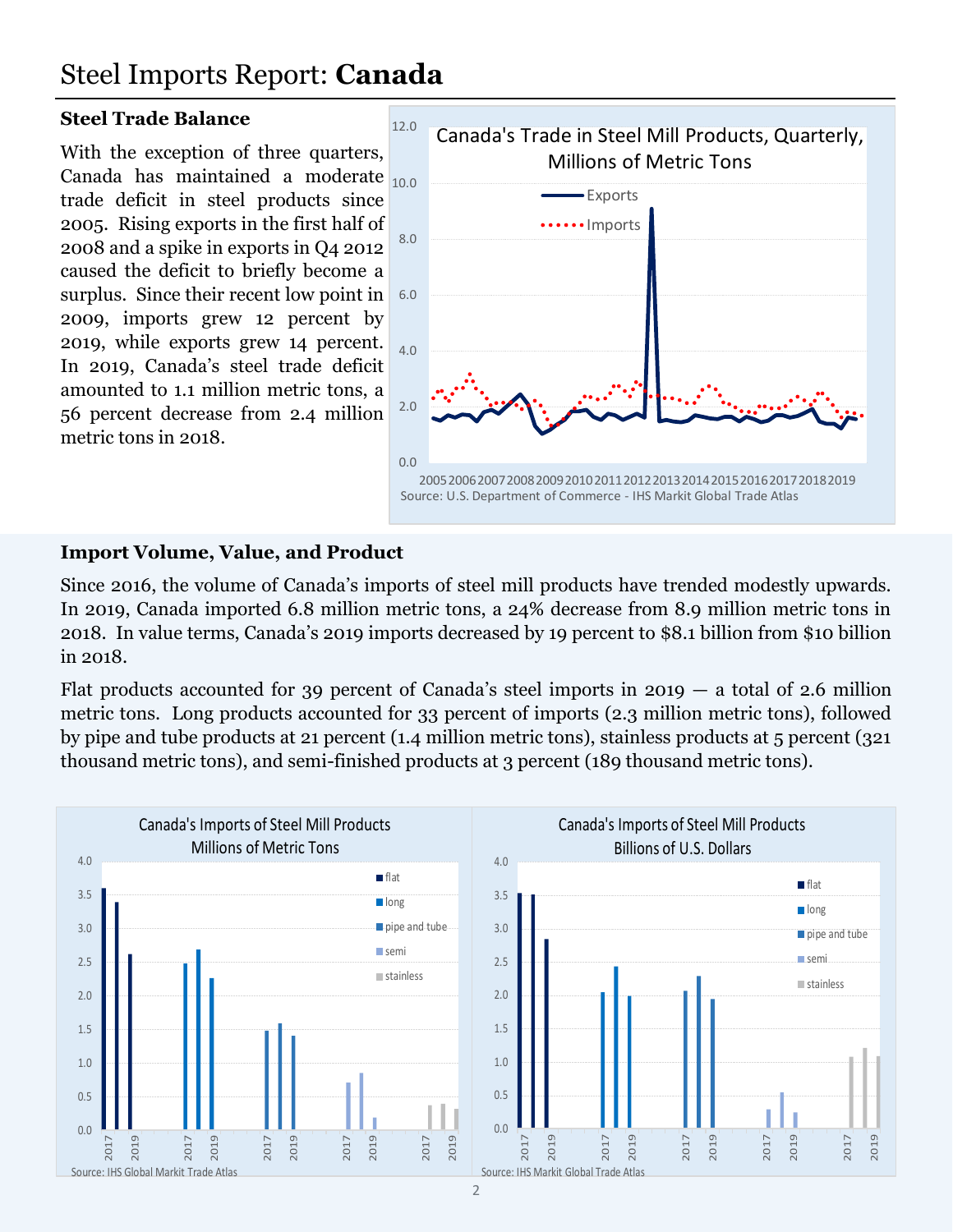# Steel Imports Report: **Canada**

#### **Imports by Top Source**

The top 10 source 120% countries for Canada's steel imports represent 78 percent of the total steel import volume in 2019 at 5.4 million metric tons (mmt). The United States accounted for the largest share of Canada's imports by source country with 43 percent (2.9 mmt), followed by South Korea at 7 percent (0.5 mmt), China at 5 percent (0.4 mmt), and Japan at 4 percent (0.3 mmt).

#### **Trends in Imports from Top Sources**

The volume of Canada's steel imports increased from 4 of Canada's top 10 steel import sources between 2018 and 2019. Imports from Vietnam increased the most in 2019, up 151 percent by volume. Imports from Japan showed the second largest increase, up 46 percent, followed by imports from India (37%) and Germany (4%). Imports from the United States decreased 26 percent, and imports from China declined 50 percent and from Turkey 60 percent.





Percent Change in Imports from Top 10 Sources (2018-2019)

Canada's imports in value terms increased also from 4 of its top 10 sources with the largest increases from Vietnam (164%), India (45%), Japan (39%), and Germany (3%). Imports from the United States decreased in value terms by 22 percent, while imports from Mexico declined 35 percent, and imports from China declined 41 percent.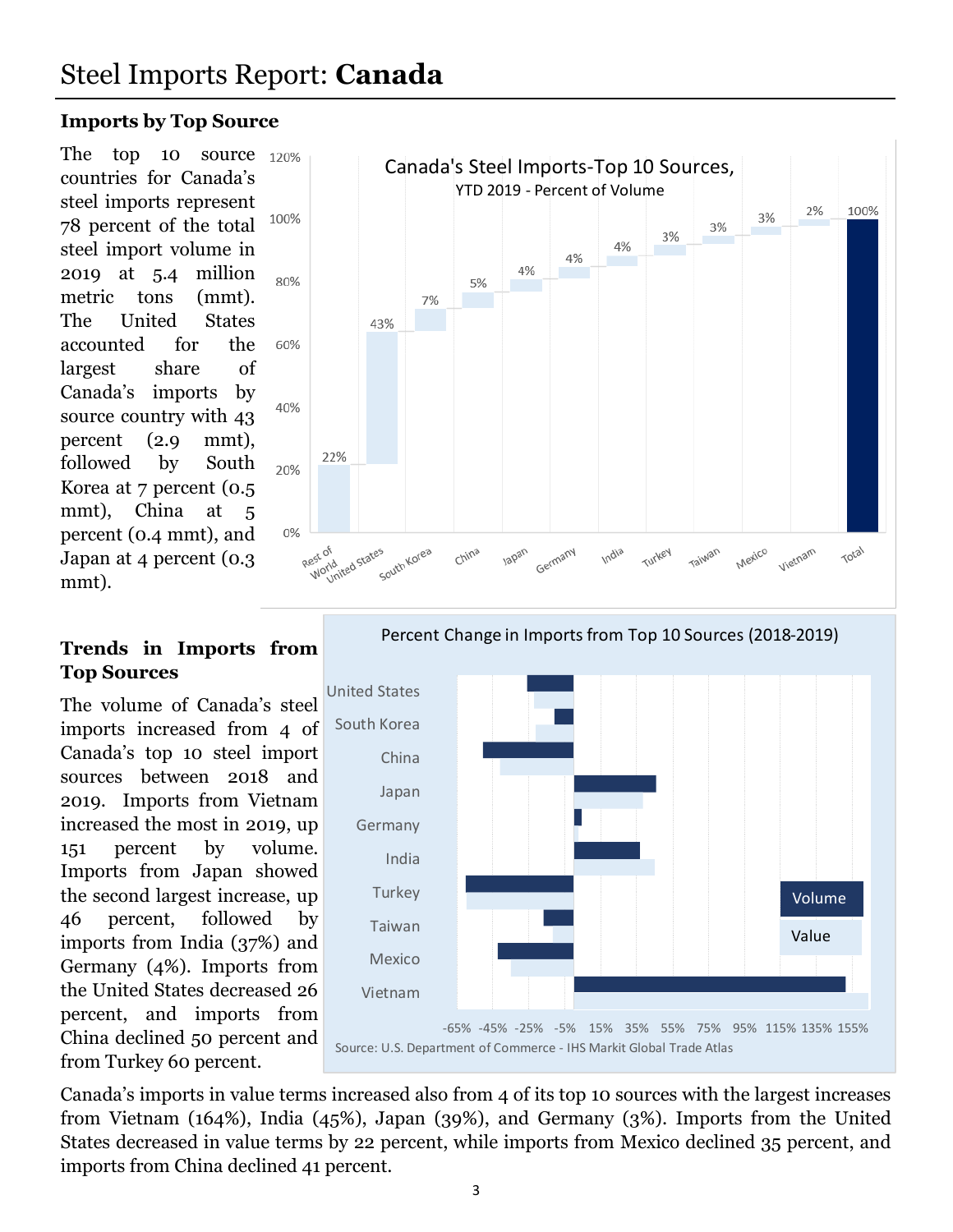## **Top Sources by Steel Product Category**

The top source countries for Canada's imports by volume vary across types of steel products, though the United States held the top position for imports in four of the five product categories. Additionally, the United States accounted for more than 50 percent of Canada's imports in two of the five categories.

The United States was the largest source of Canada's steel imports in flat, long, pipe and tube, and stainless products. In flat products, the United States accounted for 63 percent of Canada's imports (1.7 million metric tons) in 2019. Imports from the United States accounted for 31 percent of Canada's long product imports (713 thousand metric tons), 24 percent of pipe and tube imports (342 thousand metric tons), and 51 percent of stainless imports (164 thousand metric tons).

Brazil was the largest source of Canada's semi-finished imports, accounting for 28 percent of imports (54 thousand metric tons).

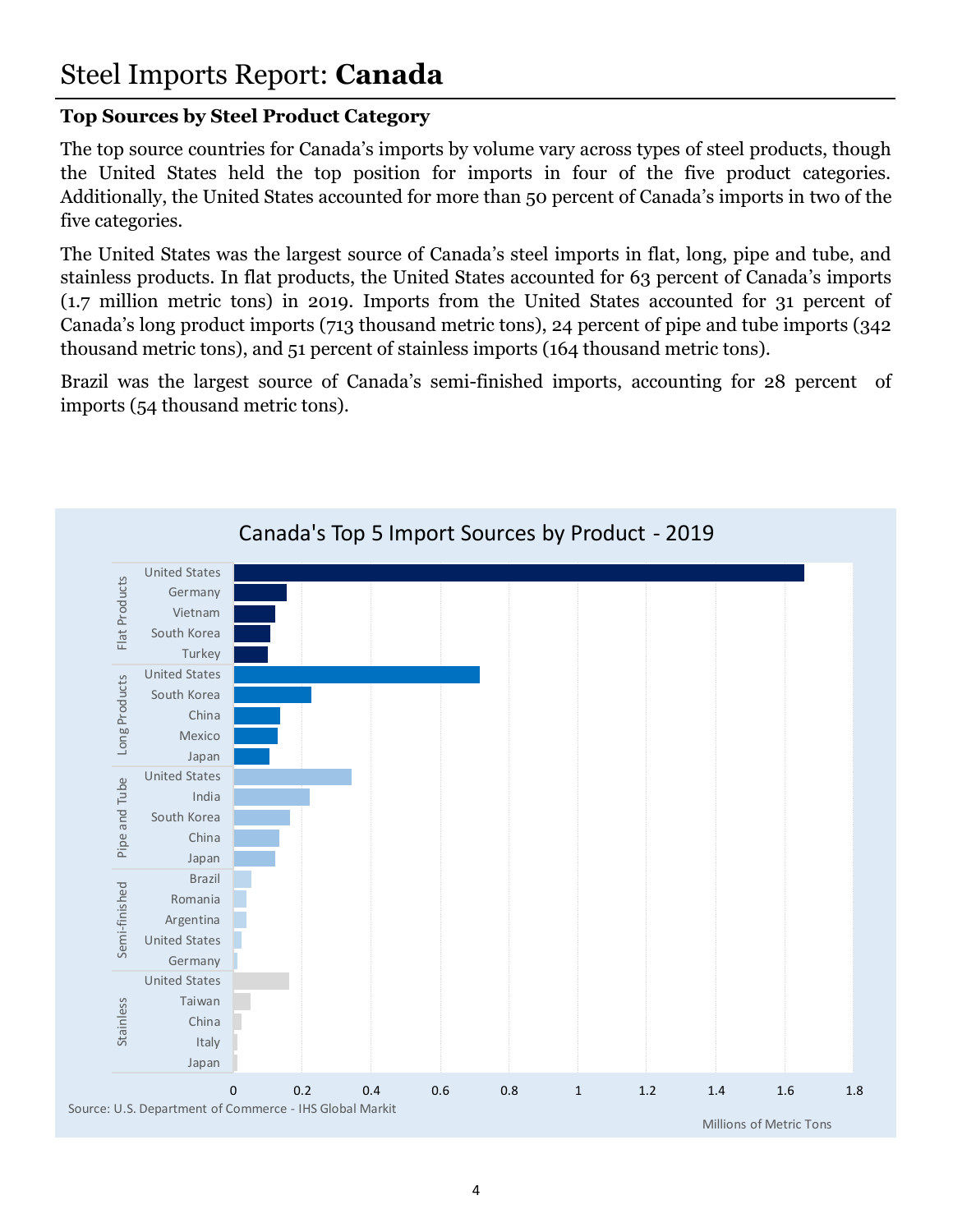## **Overall Production and Import Penetration**

Canada's crude steel production averaged around 12.6 million metric tons between 2009 and 2019. Production in 2019 was down 4 percent to 12.8 million metric tons from 13.4 million metric tons in 2018. Apparent consumption (a measure of steel demand) was greater than production for much of the period, excluding 2012 when a spike in exports pushed demand down. The gap between demand and production decreased from 2.4 million metric tons in 2018 to 1.1 million metric tons 2019. Import penetration averaged 62 percent between 2009 and 2019, with 2012 being a major aberration at 105.6 percent import penetration, due to a temporary jump in exports. Import penetration stood at 49 percent in 2019, a decrease from 57 percent in 2018.

![](_page_4_Figure_3.jpeg)

Source: U.S. Department of Commerce, World Steel Association, IHS Markit Global Trade Atlas

### **Top Producers**

Steel production in Canada is dominated by foreign-owned companies as many domesticallyowned firms were purchased by steel companies from outside of Canada. The largest producer, Luxembourgbased ArcelorMittal, alone accounts for roughly half of Canadian steel production through its two subsidiaries.

| Canada's Top Steel Producers in 2018                                   |                                       |                              |                                                                         |
|------------------------------------------------------------------------|---------------------------------------|------------------------------|-------------------------------------------------------------------------|
| Rank                                                                   | Company                               | Production<br>(mmt)          | <b>Main Products</b>                                                    |
| $\mathbf{1}$                                                           | ArcelorMittal Dofasco                 | 4.5<br>(shipments)           | Hot-rolled sheet, cold-rolled<br>sheet, galvanized                      |
| $\mathcal{P}$                                                          | ArcelorMittal Long<br>Products Canada |                              | Semi-finished, reinforcing bars,<br>2 (production) bars, wire rod, wire |
| 3                                                                      | Essar Steel Algoma                    | 2.8 (capacity) sheet, plates | Hot-rolled sheet, cold-rolled                                           |
| 4                                                                      | Evraz                                 | N/A                          | Plate, coil, OCTG                                                       |
| 5                                                                      | Gerdau                                | N/A                          | Long products                                                           |
| 6                                                                      | U.S. Steel Canada<br>(Stelco)         | N/A                          | Hot-rolled sheet, cold-rolled<br>sheet, galvanized                      |
| Source: World Steel Association, Hoover's, Bloomberg, Company websites |                                       |                              |                                                                         |